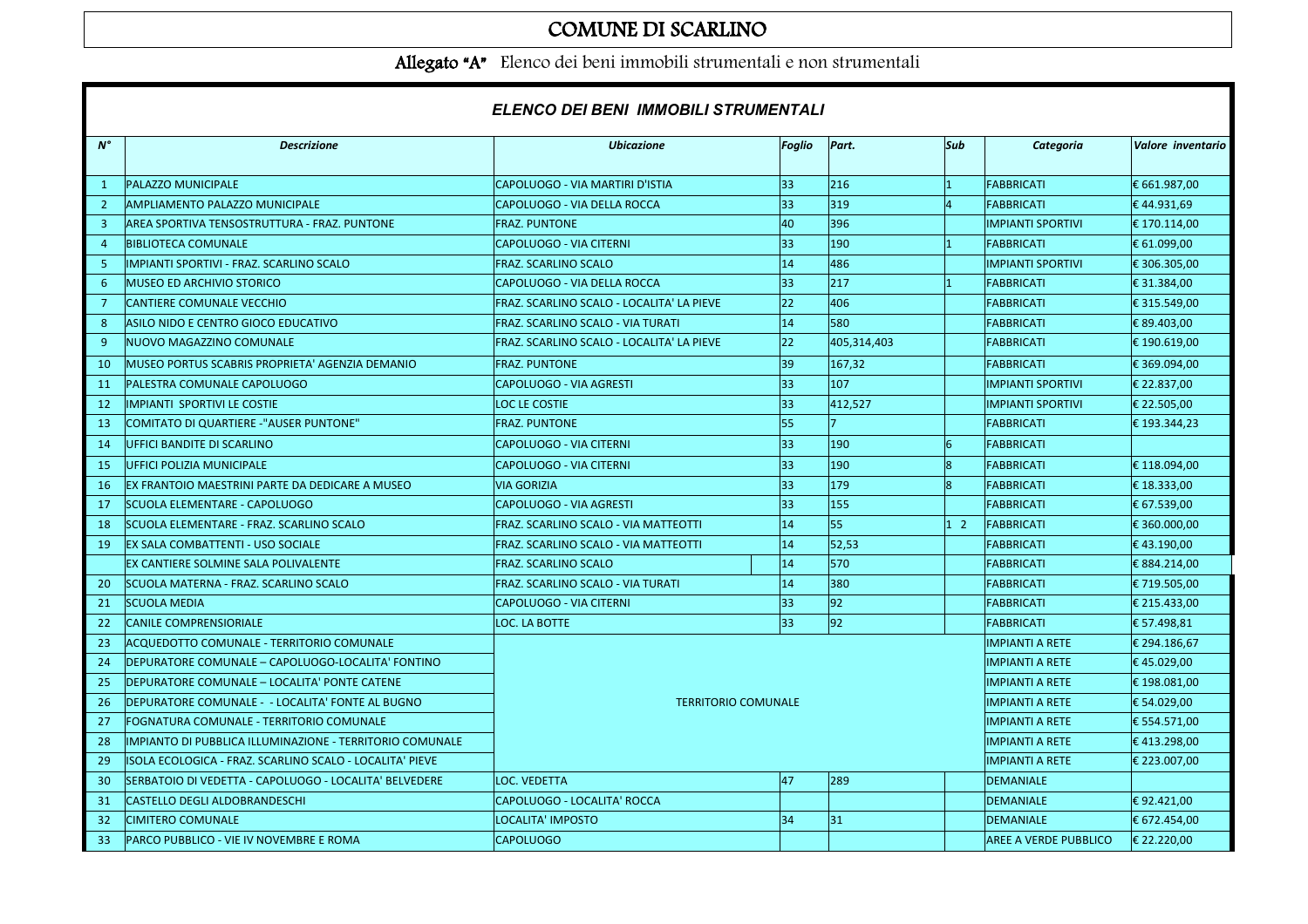## *ELENCO DEI BENI IMMOBILI NON STRUMENTALI*

| Tipo | <b>Descrizione</b>                                     | <b>Ubicazione</b>             | Foglio | Part.       | Sub            | Categoria         | Valore inventario |
|------|--------------------------------------------------------|-------------------------------|--------|-------------|----------------|-------------------|-------------------|
| 34   | AMBULATORIO MEDICO - FRAZ. PUNTONE                     | <b>FRAZ. PUNTONE</b>          | 55     | 139         | $\overline{3}$ | <b>FABBRICATI</b> | € 34.227,81       |
| 35   | CENTRO INFORMAZIONI TURISTICHE LOC. IMPOSTO            | LOCALITA' IMPOSTO             | 33     | 283         |                | <b>FABBRICATI</b> | € 69.732,00       |
| 36   | EDIFICI EX AREA INDUSTRIALE DI SCARLINO SCALO          | <b>FRAZ. SCARLINO SCALO</b>   | 14     | 29,34,87,44 |                | <b>FABBRICATI</b> | €40.906,00        |
| 38   | <b>LOCALE ESPOSIZIONI</b>                              | <b>PIAZZETTA GUELFI</b>       | 33     | 190         | 8              | <b>FABBRICATI</b> |                   |
| 39   | EX FRANTOIO MAESTRINI PARTE LIBERA DA VINCOLI          | <b>VIA GORIZIA</b>            | 33     | 179         | 6,7            | <b>FABBRICATI</b> | € 23.636,00       |
| 40   | EX ORATORIO MADONNA DEGLI ANGELI                       | <b>VIA DELLA FONTE</b>        | 34     | 95          |                | <b>FABBRICATI</b> | € 69.685,00       |
| 41   | FABBRICATO AD USO COMMERCIALE DI VIA G.MATTEOTTI       | VIA G.MATTEOTTI, 42           | 14     | 121         | 8              | <b>FABBRICATI</b> | € 63.000,00       |
| 42   | EX FARMACIA ORA LOCALE MEDICI AL PUNTONE               |                               | 55     | 139         | $\overline{2}$ | <b>FABBRICATI</b> | € 11.716,00       |
| 43   | <b>FABBRICATO CIVILE ABITAZIONE DI VIA G.MATTEOTTI</b> | VIA G.MATTEOTTI, 42           | 14     | 121         | 11             | <b>FABBRICATI</b> | € 106.000,00      |
| 44   | <b>FABBRICATO CIVILE ABITAZIONE DI VIA G.MATTEOTTI</b> | VIA G.MATTEOTTI, 42           | 14     | 121         | 10             | <b>FABBRICATI</b> | € 116.600,00      |
| 45   | LOCALE ARCHIVIO E BANCOMAT                             | CAPOLUOGO - VIA IV NOVEMBRE   | 33     | 206         | $\overline{7}$ | <b>FABBRICATI</b> | € 12.417,00       |
| 46   | LOCALE UFFICIO POSTALE SCARLINO CAPOLUOGO              | CAPOLUOGO - VIA CITERNI, 7    | 33     | 185         | $\overline{2}$ | <b>FABBRICATI</b> | € 63.940,00       |
| 47   | <b>FONTE DEL CANALINO</b>                              | <b>TERRITORIO COMUNALE</b>    | 34     | 99          |                | <b>FABBRICATI</b> |                   |
|      | TERRENI COMPARTO EDIFICATORIO LA VALLE                 | <b>TERRENI VARI A COLTURA</b> |        | 540         |                | <b>TERRENI</b>    |                   |
|      |                                                        |                               | 47     | 546         |                | <b>TERRENI</b>    |                   |
| 49   |                                                        |                               |        | 537         |                | <b>TERRENI</b>    |                   |
|      |                                                        |                               |        | 541         |                | <b>TERRENI</b>    |                   |
|      |                                                        |                               |        | 538         |                | <b>TERRENI</b>    |                   |
|      |                                                        |                               |        | 547         |                | <b>TERRENI</b>    |                   |
|      |                                                        |                               |        | 605         |                | <b>TERRENI</b>    |                   |
|      |                                                        |                               |        | 568         |                | <b>TERRENI</b>    |                   |
|      |                                                        |                               |        | 587         |                | <b>TERRENI</b>    |                   |
|      |                                                        |                               |        | 582         |                | <b>TERRENI</b>    |                   |
|      |                                                        |                               |        | 595         |                | <b>TERRENI</b>    |                   |
|      |                                                        |                               |        | 607         |                | <b>TERRENI</b>    |                   |
|      |                                                        |                               |        | 604         |                | <b>TERRENI</b>    |                   |
|      |                                                        |                               |        | 599         |                | <b>TERRENI</b>    |                   |
|      |                                                        |                               |        | 608         |                | <b>TERRENI</b>    |                   |
| 50   | TERRENI COMPARTO EDIFICATORIO LA VALLE                 | <b>TERRENI VARI A COLTURA</b> | 49     | 622         |                | <b>TERRENI</b>    |                   |
|      |                                                        |                               |        |             |                |                   |                   |
|      |                                                        |                               |        | 581         |                | <b>TERRENI</b>    |                   |
|      |                                                        |                               |        | 577         |                | <b>TERRENI</b>    |                   |
|      |                                                        |                               |        | 573         |                | <b>TERRENI</b>    |                   |
|      |                                                        |                               |        | 588         |                | <b>TERRENI</b>    |                   |
|      |                                                        |                               |        | 613         |                | <b>TERRENI</b>    |                   |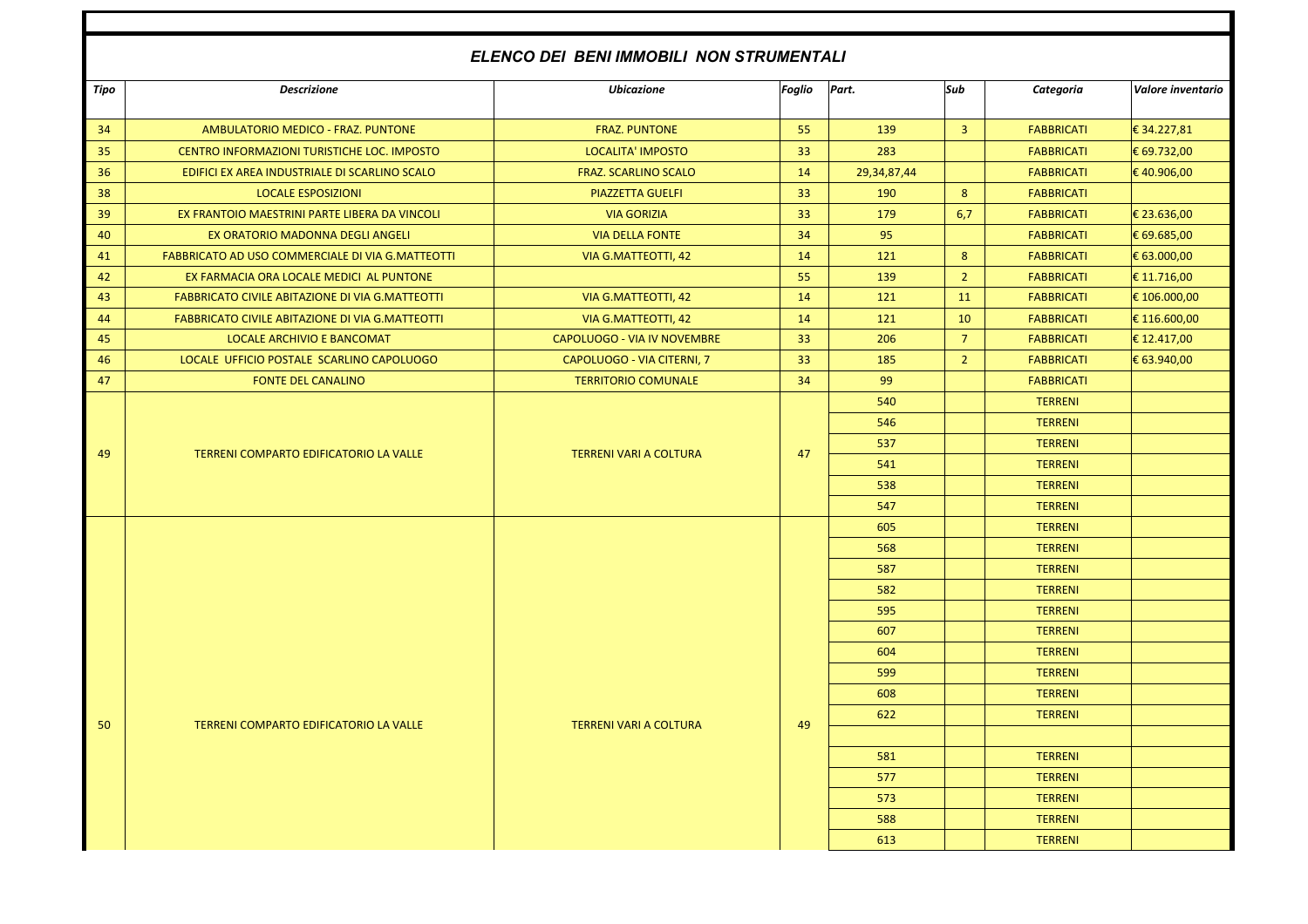|    |                                                    |                               |    | 567             | <b>TERRENI</b> |                     |
|----|----------------------------------------------------|-------------------------------|----|-----------------|----------------|---------------------|
|    |                                                    |                               |    | 600             | <b>TERRENI</b> |                     |
|    |                                                    |                               |    | 591             | <b>TERRENI</b> |                     |
|    |                                                    |                               |    | 586             | <b>TERRENI</b> |                     |
| 51 | <b>TERRENI FOLGIO 10</b>                           | <b>SEMINATIVO</b>             | 10 | 71              | <b>TERRENI</b> | € 1.215,00          |
| 52 | <b>TERRENI FOLGIO 14</b>                           | <b>SEMINATIVO</b>             | 14 | 628             | <b>TERRENI</b> | €432,00             |
|    |                                                    |                               |    | 30 <sup>°</sup> | <b>TERRENI</b> | € 10.077,22         |
|    |                                                    |                               |    | 10              | <b>TERRENI</b> |                     |
| 53 | <b>TERRENI FOLGIO 18</b>                           | <b>TERRENI VARIA COLTURA</b>  | 18 | 29              | <b>TERRENI</b> |                     |
|    |                                                    |                               |    | 26              | <b>TERRENI</b> |                     |
|    |                                                    |                               |    | 25              | <b>TERRENI</b> |                     |
|    |                                                    |                               |    | 22              | <b>TERRENI</b> | € 1.567,00          |
|    | <b>TERRENI FOLGIO 28</b>                           |                               |    | 17              | <b>TERRENI</b> |                     |
| 54 |                                                    | <b>TERRENI VARI A COLTURA</b> | 28 | 18              | <b>TERRENI</b> |                     |
|    |                                                    |                               |    | $\overline{2}$  | <b>TERRENI</b> |                     |
|    |                                                    |                               |    | 23              | <b>TERRENI</b> |                     |
|    |                                                    |                               |    | 14              | <b>TERRENI</b> |                     |
|    | TERRENI LOC CASONE FOTOVOLTAICO                    |                               |    | 118             | <b>TERRENI</b> | $\big $ € 31.711,00 |
| 55 |                                                    | TERRENI VARI A COLTURA        | 18 | 117             | <b>TERRENI</b> |                     |
|    |                                                    |                               |    | 120             | <b>TERRENI</b> |                     |
|    | TERRENI LOC CASONE FOTOVOLTAICO                    | TERRENI VARI A COLTURA        |    | 30 <sup>°</sup> | <b>TERRENI</b> |                     |
| 56 |                                                    |                               | 28 | 31              | <b>TERRENI</b> |                     |
|    |                                                    |                               |    | 34              | <b>TERRENI</b> |                     |
|    |                                                    |                               |    | 32              | <b>TERRENI</b> |                     |
| 57 | TERRENI PARTITA 2775 FOGLIO 49 TERRITORIO COMUNALE | <b>TERRENI VARIA COLTURA</b>  | 49 | 155             | <b>TERRENI</b> | $\epsilon$ 13,91    |
|    | TEERENI PARTITA 2884 FOGLIO 33                     | <b>TERRENI VARI A COLTURA</b> | 33 | 281             | <b>TERRENI</b> | € 1.005,00          |
| 58 |                                                    |                               |    | 273             | <b>TERRENI</b> |                     |
|    |                                                    |                               |    | 282             | <b>TERRENI</b> |                     |
| 59 | TERRENI PARTITA 2884 FOGLIO 55                     | <b>TERRENI VARIA COLTURA</b>  | 55 | 161             | <b>TERRENI</b> | € 612,00            |
|    | <b>TERRENI PARTITA 878</b>                         |                               |    | 47              | <b>TERRENI</b> | € 4.358,00          |
| 60 |                                                    | <b>TERRENI VARI A COLTURA</b> | 10 | 38              | <b>TERRENI</b> |                     |
|    |                                                    |                               |    | 44              | <b>TERRENI</b> |                     |
| 61 | <b>TERRENI PARTITA 878 FOGLIO 12</b>               | <b>TERRENI VARIA COLTURA</b>  | 12 | 28              | <b>TERRENI</b> | € 12.794,00         |
|    |                                                    |                               |    | $\mathbf{1}$    | <b>TERRENI</b> | $\in$ 17.640,00     |
|    |                                                    |                               | 14 | 87              | <b>TERRENI</b> |                     |
|    |                                                    | <b>TERRENI VARI A COLTURA</b> |    | 12              | <b>TERRENI</b> |                     |
| 62 | TERRENI PARTITA 878 FOLGIO 14                      |                               |    | 126             | <b>TERRENI</b> |                     |
|    |                                                    |                               |    | 266             | <b>TERRENI</b> |                     |
|    |                                                    |                               |    | 498             | <b>TERRENI</b> |                     |
|    |                                                    |                               |    | 234             | <b>TERRENI</b> |                     |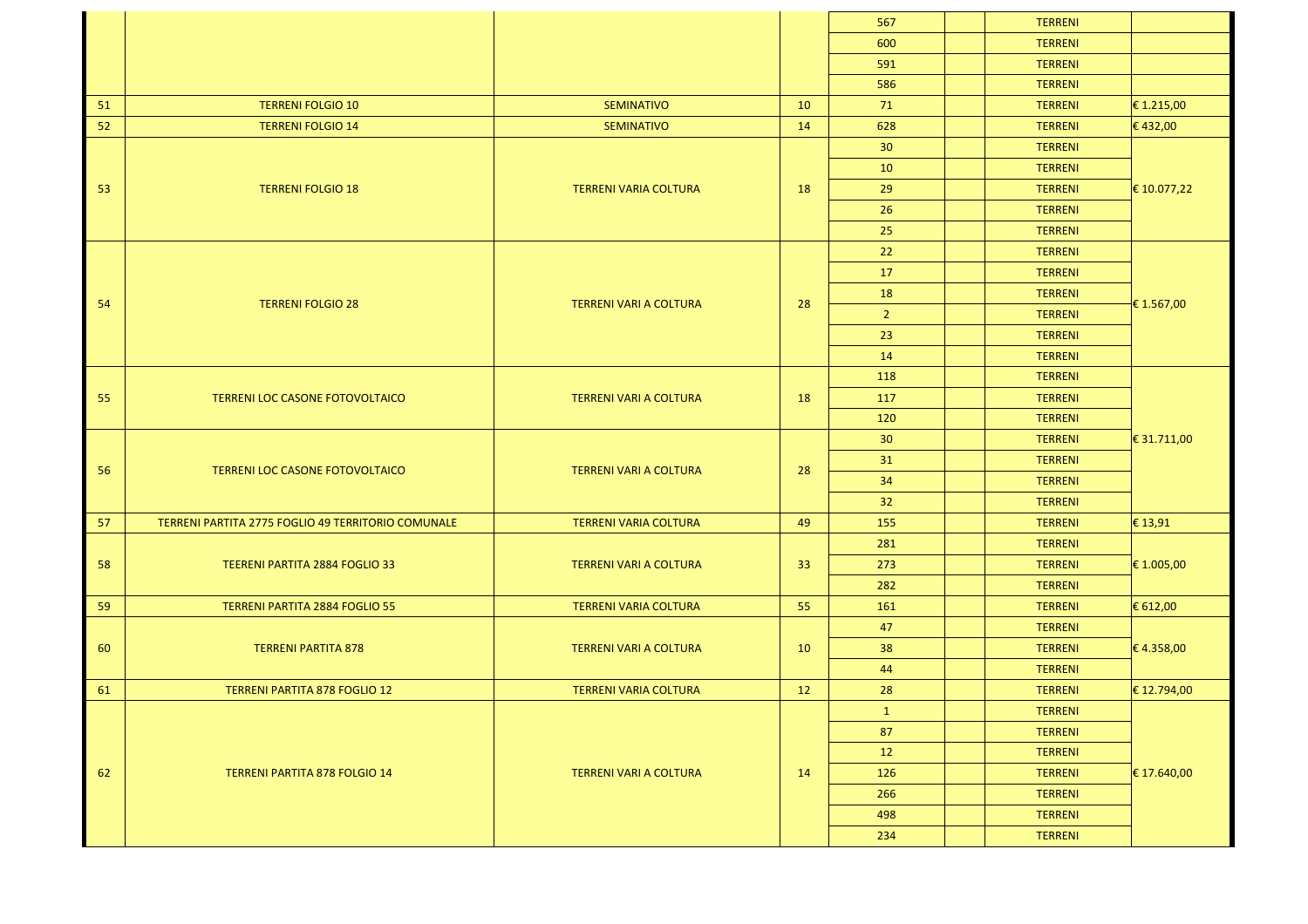| 63     | <b>TERRENI PARTITA 878 FOGLIO 15</b> | <b>TERRENI VARIA COLTURA</b>  | 15 | 95             | <b>TERRENI</b> | $\epsilon$ 118,00 |
|--------|--------------------------------------|-------------------------------|----|----------------|----------------|-------------------|
| 64     |                                      |                               |    | 207            | <b>TERRENI</b> | € 6.231,00        |
|        | <b>TERRENI PARTITA 878 FOGLIO 22</b> | <b>TERRENI VARIA COLTURA</b>  | 22 | 145            | <b>TERRENI</b> |                   |
| 65     | <b>TERRENI PARTITA 878 FOGLIO 29</b> | <b>TERRENI VARIA COLTURA</b>  | 29 | 120            | <b>TERRENI</b> |                   |
|        |                                      |                               |    | 263            | <b>TERRENI</b> |                   |
|        |                                      |                               |    | 276            | <b>TERRENI</b> |                   |
|        |                                      |                               |    | 274            | <b>TERRENI</b> |                   |
|        |                                      |                               |    | 395            | <b>TERRENI</b> |                   |
|        |                                      |                               |    | 396            | <b>TERRENI</b> |                   |
|        |                                      |                               |    | 397            | <b>TERRENI</b> |                   |
|        |                                      |                               |    | 414            | <b>TERRENI</b> |                   |
|        |                                      |                               |    | 42             | <b>TERRENI</b> | €4.145,69         |
| 66     | <b>TERRENI PARTITA 878 FOGLIO 33</b> | <b>TERRENI VARI A COLTURA</b> | 33 | 412            | <b>TERRENI</b> |                   |
|        |                                      |                               |    | 401            | <b>TERRENI</b> |                   |
|        |                                      |                               |    | 400            | <b>TERRENI</b> |                   |
|        |                                      |                               |    | 429            | <b>TERRENI</b> |                   |
|        |                                      |                               |    | 576            | <b>TERRENI</b> |                   |
|        |                                      |                               |    | 399            | <b>TERRENI</b> |                   |
|        |                                      |                               |    | 61             | <b>TERRENI</b> |                   |
|        |                                      |                               |    | 80             | <b>TERRENI</b> |                   |
| 67     | <b>TERRENI PARTITA 878 FOGLIO 34</b> | <b>TERRENI VARIA COLTURA</b>  | 34 | 125            | <b>TERRENI</b> | € 1.080,00        |
| 68     | <b>TERRENI PARTITA 878 FOGLIO 37</b> | <b>TERRENI VARIA COLTURA</b>  | 37 | 113            | <b>TERRENI</b> | € 103,00          |
| 69     | <b>TERRENI PARTITA 878 FOGLIO 40</b> | <b>TERRENI VARIA COLTURA</b>  | 40 | 56             | <b>TERRENI</b> | € 2.764,00        |
| 70     | <b>TERRENI PARTITA 878 FOGLIO 47</b> | <b>TERRENI VARIA COLTURA</b>  | 47 | 234            | <b>TERRENI</b> | € 3.016,00        |
|        |                                      |                               |    | $\overline{2}$ | <b>TERRENI</b> | €425,03           |
|        | <b>TERRENI PARTITA 878 FOGLIO 49</b> | <b>TERRENI VARI A COLTURA</b> | 49 | 97             | <b>TERRENI</b> |                   |
|        |                                      |                               |    | 152            | <b>TERRENI</b> |                   |
| 71     |                                      |                               |    | 158            | <b>TERRENI</b> |                   |
|        |                                      |                               |    | 162            | <b>TERRENI</b> |                   |
|        |                                      |                               |    | $\mathbf{1}$   | <b>TERRENI</b> |                   |
|        |                                      |                               |    | 159            | <b>TERRENI</b> |                   |
| 72     | <b>TERRENI PARTITA 878 FOGLIO 54</b> | <b>SEMINATIVO</b>             | 54 | 16             | <b>TERRENI</b> | € 1.265,00        |
| $73$   | <b>TERRENI PARTITA 878 FOGLIO 55</b> | <b>TERRENI VARIA COLTURA</b>  | 55 | 46             | <b>TERRENI</b> | € 5.981,00        |
| $74\,$ | TERRENI PARTITA 878 FOGLIO 64        | TERRENI VARIA COLTURA         | 64 | 14             | <b>TERRENI</b> | € 495,00          |
| 75     | <b>TERRENI PARTITA 878 FOGLIO 65</b> | <b>TERRENI VARIA COLTURA</b>  | 65 | 80             | <b>TERRENI</b> |                   |
|        |                                      |                               |    | 124            | <b>TERRENI</b> |                   |
|        |                                      | TERRENI VARI A COLTURA        |    | 102            | <b>TERRENI</b> |                   |
| 76     | <b>TERRENI PARTITA 878 FOGLIO 8</b>  |                               | 8  | 125            | <b>TERRENI</b> | $\in$ 12.617,00   |
|        |                                      |                               |    | 127            | <b>TERRENI</b> |                   |
|        |                                      |                               |    | 45             | <b>TERRENI</b> |                   |